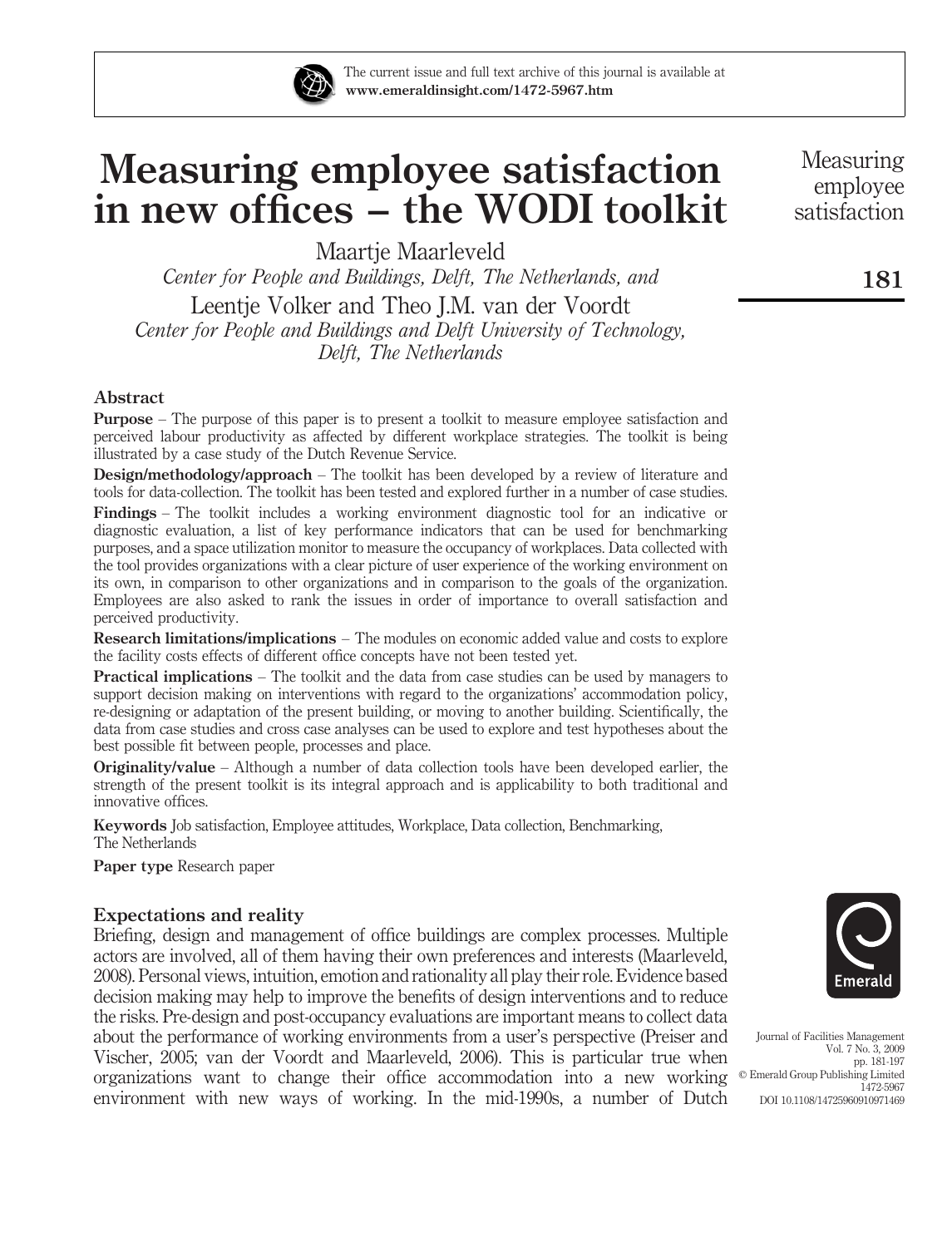organizations such as Interpolis Insurance Company, ABN AMRO Bank and the Government Buildings Agency began to experiment with new workplace strategies and innovative "flexible" office concepts (van Wagenberg, 1996; Vos and van der Voordt, 2002; Mallory-Hill et al., 2005).). Worldwide a similar trend was going on, steered by organizations such as Steelcase, IBM, Johnson Controls, Chiat/day and many other "early adaptors" (Becker, 1993; Aronoff and Kaplan, 1995; Worthington, 1997; Duffy and Powell, 1997). These organizations expected that activity based use of the workplaces in a transparent office environment would achieve several targets simultaneously (Bradley, 2001; Balkin et al., 2001; Becker, 2004). Shared workspaces and desk rotation were introduced as a way of achieving cost reduction by a more efficient use of space (Ornstein et al., 2001). It was thought that people's work could be made more effective and more enjoyable by allowing them to choose from a varied supply of activity related workspaces – open workspaces for communication, cockpits for work requiring concentration, meeting places for formal consultation, clubs and places to sit for informal consultation, etc. (van der Voordt, 2003). It was also expected that making much use of glass and managing with as few walls as possible would improve communication and achieve a more rapid exchange of knowledge and experience. There was however some concern about a possible conflict between the standardized workspaces for communal use wanted by management, and universal human needs such as the need for a place of one's own, privacy, identity, status and the ability to arrange one's own work environment to suit one's own personal needs (Sundröm  $et al., 1982$ ). To avoid management goals such as cost reduction and increased labour productivity being achieved at the expense of decreased work satisfaction, part of the money saved was invested in high-quality IT, attractive architecture and modern, ergonomically designed, furniture.

An important question is whether new office concepts actually lead to increased labour productivity? Or is the openness too distracting, so that people become overloaded and productivity actually falls? And how do employees deal with flexible workspaces in an open setting? People are creatures of habit, so perhaps they just go on sitting in the same place. Moreover, the constant need to change places may cause a great deal of disturbance. This makes it important to know how often people actually do change place. And what are the effects of having central and digital archives? Does the reduction in space required for filing conflict with people's need for ample personal filing space or the fact that it is easier to read a printout than a document on a computer screen?

## The WODI toolkit

In order to get answers to these questions, The Dutch Center for People and Buildings has started a series of project evaluations with two aims: first, to find out whether organizations' expectations were actually fulfilled and housing goals were actually achieved, and second, to provide valid and reliable data to support future decisions on housing or re-housing. Measurement is only possible if suitable tools are available. Many existing questionnaires and observation tools in the field of work and the work environment, such as periodic research into staff satisfaction and the annual risk inventory and evaluation, pay little if any attention to the physical work environment. The same can be said of the balanced score card and EFQM business model. Most of these tools, though specifically developed to measure how well the physical work environment is functioning, are often inappropriate to new office environments which make flexible use of different types of workspace. This led to the development of a new

JFM 7,3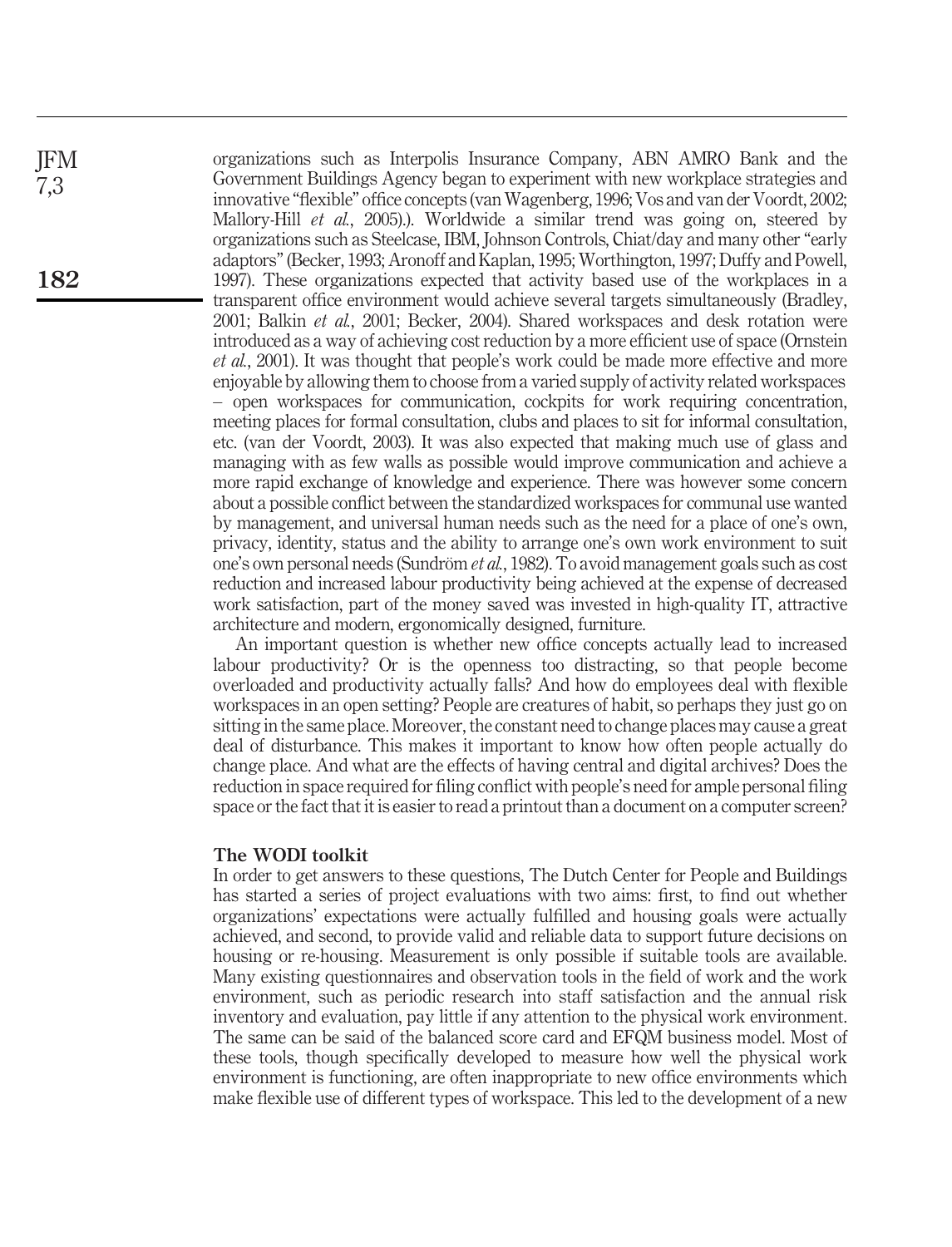evaluation toolkit, the "Work Environment Diagnosis Instrument" (WODI), including four different tools performing post-occupancy evaluations (POE's) on different levels (Preiser et al., 1988):

- (1) WODI classic, a tool to support a diagnostic POE;
- (2) WODI light, a quick tool that can be used in an indicative POE;
- (3) WODI key performance indicators (KPI) in order to be able to benchmark buildings on employee satisfaction and dissatisfaction; and
- (4) the space utilization monitor (SUM), to measure data on occupancy ratios.

## WODI classic

WODI classic includes a long questionnaire for employees, protocols for interviews with key persons, formats for workshops and observation schemes to measure the occupancy rate of different workplaces (Volker and van der Voordt, 2005). WODI classic is organized according to a modular construction, increasing organizational clarity and allowing priorities to be set and components to be excluded to suit the aim of the individual diagnosis and to link the evaluation to the current accommodation policy. Three introductory modules allow a selection to be made from the many possibilities offered by the tool, e.g. yes or no observations, group interviews and so on. Three further modules were developed to establish the current situation, with particular attention to organization, work processes and facilities (including housing). Six further modules make it possible to measure the way the work environment is experienced and used; three modules with a focus on business – measuring the perceived support of the physical environment to labour productivity, operating results and the cost of support services – and one module measuring future value (flexibility and ability to cope with future developments). The last module is concerned with the implementation process. A process evaluation is important to determine the extent to which the use and perception of the accommodation are influenced by the method of implementation. Each module consists of a set of instructions and a little theory, a brief note on relevance, a description of possible methods and measurements and questions for interviews, oral and written.

For instance, the interview protocol with regard to labour productivity starts with an open question: "In your opinion, is the contribution made by the accommodation and other facilities to labour productivity positive or negative? Why?" The interview then goes on to ask about the assumed effects of environmental factors such as flexible workspaces, the flex factor' (the ratio of the number of workspaces to the number of staff), the transparency of the environment, network facilities, etc. The staff questionnaire asks about things like how well does the work environment support work requiring concentration, communication with colleagues and communication with people outside the organization? How well does your work environment support desk work, formal and informal consultation and filing?

The results allow people to become more aware of the occupation and utilization of their accommodation and make it possible to carry out a proper discussion of possible improvements. The data are applicable on three policy levels:

- (1) strategic, to support housing policy or adjustments to that policy;
- (2) tactical, to support interventions that fit within the strategic plan; and

Measuring employee satisfaction

183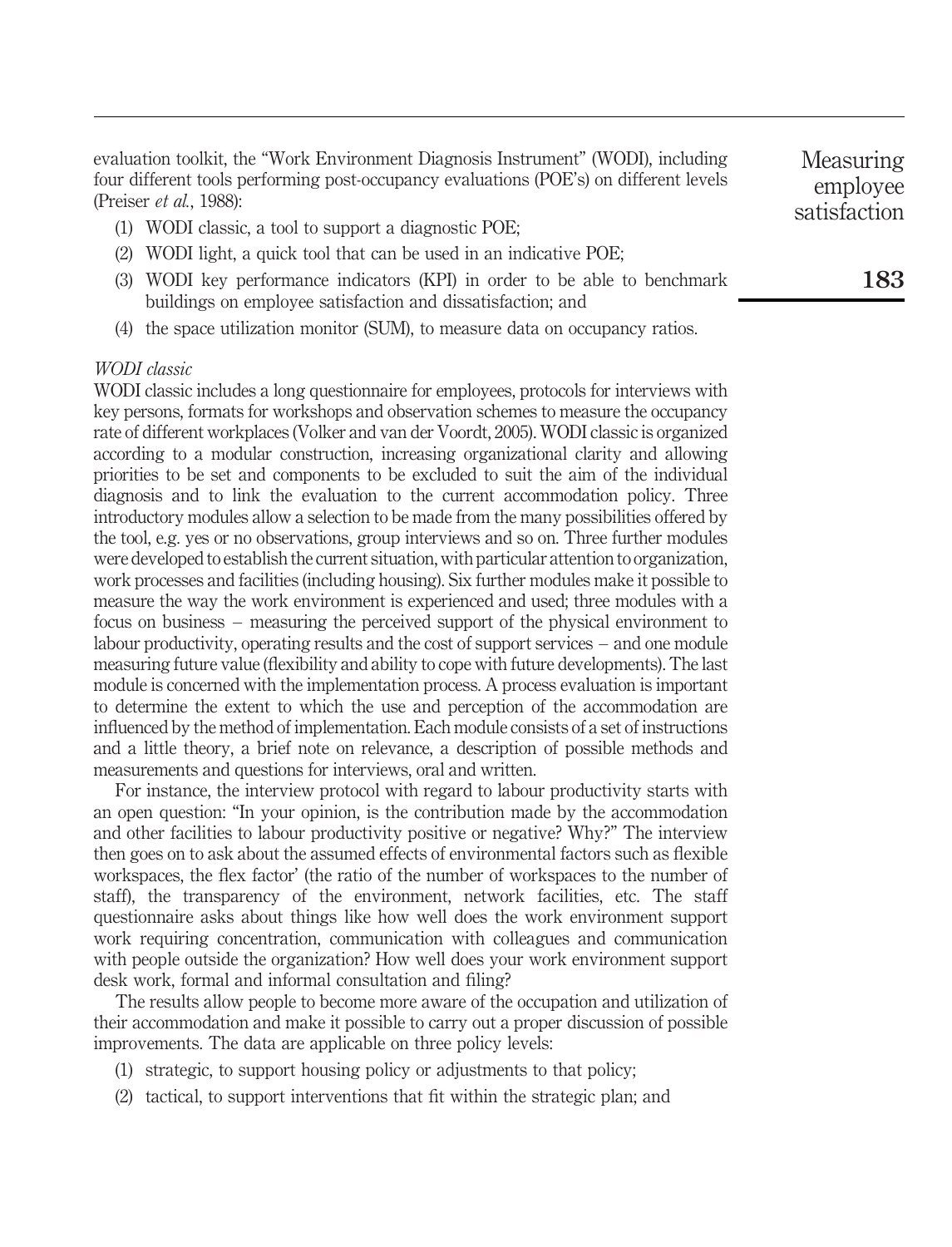(3) operational, i.e. concrete interventions affecting the daily use and management of the work environment.

As such, the tool is relevant to a variety of different bodies: the supervisory board, management, staff, the works council and supporting services such as facilities management, IT and human resources management. The systematic collection of data for several projects makes it possible to compare projects for similarities and dissimilarities in concepts and effects, so providing a sound basis for the development of a body of knowledge on relationships between organizational characteristics, the nature of work processes and the most appropriate housing. Carrying out measurements over extended periods makes it possible to establish long-term effects. Cross-case data are also an important source for benchmarking. Data on successful projects "best practice" can serve as a source of inspiration for new projects. Knowledge of less successful concepts "worst cases" can be used to avoid future failures. Thus, data provided by the diagnosis tool can contribute to more efficient and effective decision making.

The tool can be applied at different points in time: at an arbitrary moment, as part of a baseline measurement before some housing intervention, or as part of a measurement after the event, e.g. a few months after the introduction of a new office concept (first effect measurement) or 9-12 months after introduction (second effect measurement).

#### WODI light

Managers often complain about the workload of filling out long questionnaires. But a thorough evaluation asks for a thorough research design, involving both managers and employees, which is inevitably time consuming. However, in order to cope with complaints about the time needed to execute a WODI classic, a WODI light version has been developed (Volker and Maarleveld, 2007). This questionnaire is a less thorough and less-time consuming but still a scientific evaluation tool that can be used in case of an indicative evaluation. WODI light includes a short questionnaire with a focus on issues that have turned out to be of utmost importance to overall employee satisfaction and labour productivity (Figure 1).

To develop this indicative evaluation tool three steps of research have been executed. First, a literature review has been conducted of research into the most important aspects of the work environment, according to employees. Second, a solid database has been build using WODI classic data of 17 organizations with over 2,000 respondents (data-collection period 2003-2006). In each case respondents had been asked to mention the three most appreciated and three least appreciated aspects of their working environment. These data have been evaluated on the relevance of the physical environment compared to other aspects of work, like colleagues, salary and supervision. And thirdly, a so-called path analysis (a multivariate regression analysis) has been executed on compound scales that have been constructed on the bases of contingency analyses of different items and alpha's Cronbach tests. In total 15 constructs were found (Table I). Based on further research using these constructs, it has been decided for 2009 to split construct 14 (inner climate) into three different constructs.

Combining the findings of the literature review with a qualitative and quantitative analysis of our database, a new questionnaire of 39 questions has been set-up. This WODI light questionnaire includes different types of questions that have been

JFM 7,3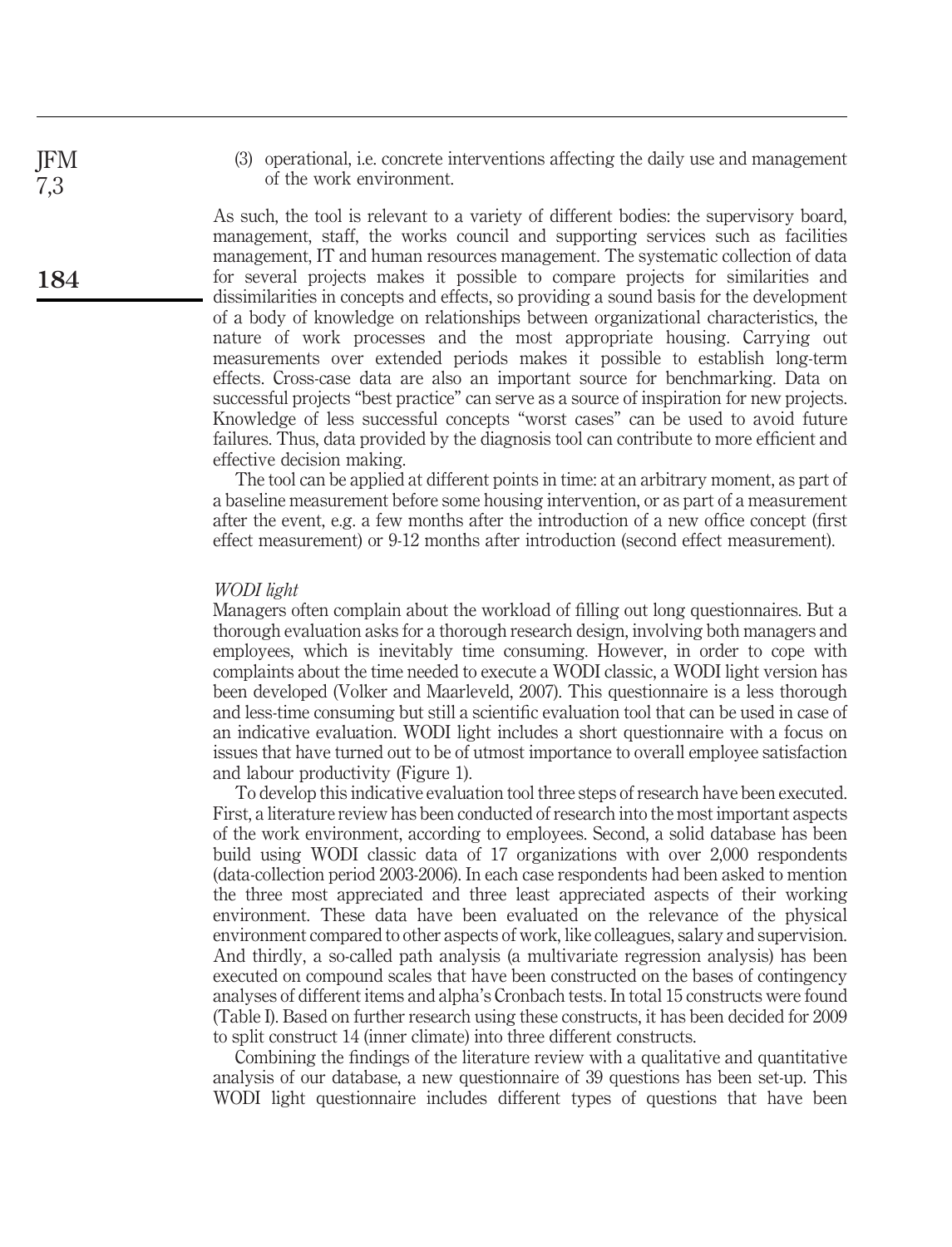| a WODI: Het Werkomgevings Diagnose Instrument van het CfPB -<br>Edit View Favorites Tools Help<br>File<br>© P Search ☆ Favorites ④ ② ▼ ③ ■ · □ 回 以 3 Address @http://onderzoek.cfpb.nl/surve > ■ Go<br>国 副<br>$\circ$<br>G Back .<br>CENTER FOR PEOPLE AND BUILDINGS | Werkomgevingsdiagnose-instrument |         |         |          |                 |              |             | Measuring<br>E<br>employee<br>Koppelingen<br>satisfaction |
|----------------------------------------------------------------------------------------------------------------------------------------------------------------------------------------------------------------------------------------------------------------------|----------------------------------|---------|---------|----------|-----------------|--------------|-------------|-----------------------------------------------------------|
| Welkom<br>$\mathbf{1}$<br>$\overline{2}$<br>5<br>ы<br>э                                                                                                                                                                                                              |                                  |         |         |          |                 |              |             | 185                                                       |
| Hoe tevreden bent u :                                                                                                                                                                                                                                                |                                  |         | Neutraa | levreder |                 | <b>N.W.R</b> |             |                                                           |
| over de bereikbaarheid van het gebouw?                                                                                                                                                                                                                               | $\circ$                          | $\circ$ | $\circ$ | $\circ$  | $\circ$         | $\circ$      | a           |                                                           |
| over de architectuur en de uitstraling van het gebouw als geheel?                                                                                                                                                                                                    | $\circ$                          | $\circ$ | $\circ$ | $\circ$  | $\circ$         | $\circ$      | Q           |                                                           |
| over de indeling van het gebouw?                                                                                                                                                                                                                                     | $\circ$                          | $\circ$ | $\circ$ | $\circ$  | $\circ$         | $\circ$      | Q           |                                                           |
| over de hoeveelheid, diversiteit en functionaliteit van de ruimten?                                                                                                                                                                                                  | $\circ$                          | $\circ$ | $\circ$ | $\circ$  | $\circ$         | $\circ$      | 0           |                                                           |
| over de ligging van de ruimten ten opzichte van elkaar in uw directe<br>werkomgeving?                                                                                                                                                                                | $\circ$                          | $\circ$ | $\circ$ | $\circ$  | $\circ$         | $\circ$      |             |                                                           |
| over de openheid en transparantie van de werkomgeving?                                                                                                                                                                                                               | $\circ$                          | $\circ$ | $\circ$ | $\circ$  | $\circ$         | $\circ$      |             |                                                           |
| over de functionaliteit en het comfort van uw werkplek?                                                                                                                                                                                                              | $\circ$                          | $\circ$ | $\circ$ | $\circ$  | $\circ$         | $\circ$      | Q           |                                                           |
| over de sfeer en uitstraling van het interieur?                                                                                                                                                                                                                      | $\circ$                          | $\circ$ | $\circ$ | $\circ$  | $\circ$         | $\circ$      |             | Figure 1.<br>A page from the WODI                         |
|                                                                                                                                                                                                                                                                      |                                  |         |         |          | volgende pagina |              |             | light digital questionnaire<br>(in Dutch)                 |
| Done                                                                                                                                                                                                                                                                 |                                  |         |         |          |                 |              | to Internet |                                                           |

structured into themes, completed with questions on personal characteristics and overall questions. The themes include organization and work, the building, the direct work environment, privacy, the workplace, concentration, communication, archive, IT, indoor climate, external services and perceived work productivity. This main purpose of the questionnaire is to measure employee satisfaction about their work environment. The questionnaire is web based so data are collected by the internet. Filling in the questionnaire takes about 10 minutes per respondent. The questions about satisfaction and productivity make use of a five-point scale (from very dissatisfied to very satisfied). Overall, grades with regard to a few main themes are measured on a ten-point scale, and personal features of the respondent are measured by multiple choice questions. Furthermore, the actual use of the workplace is asked for, and also which activities are performed by the employees during the day (in per cent of their working time). A standard report is generated which provides the client with the results of the research within one day. The core report consists of tables and charts representing the answers to the questionnaire. The results of the survey can be compared with the overall average percentage of satisfied and dissatisfied employees, based on all case studies, on a number of KPI (tool c). All data are stored in an ever growing database to be used for further research.

## WODI key performance indicators on satisfaction and dissatisfaction

Based on the results of a cross case analysis of WODI light data from more than 7,000 respondents in 23 cases (19 organizations), a list of KPI has been developed. These KPI's may be used to define targets for the level of employee satisfaction on issues that highly affect employees' overall satisfaction, or to enable organizations to compare one's own working environment performance to the performance of other organizations.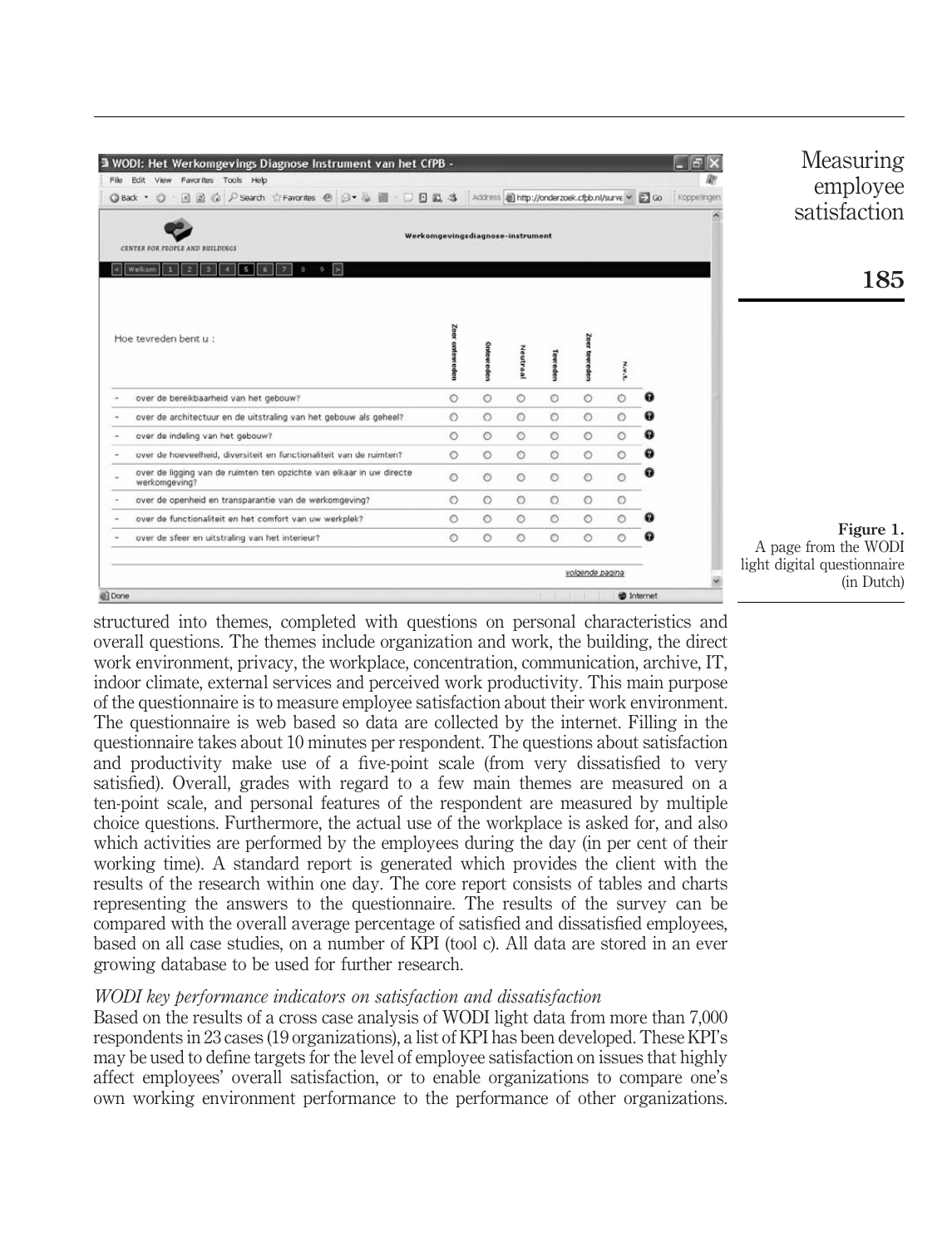| JFM<br>7,3                                                                                   | Factor                     | Variables                                                                                                                                                                                              |
|----------------------------------------------------------------------------------------------|----------------------------|--------------------------------------------------------------------------------------------------------------------------------------------------------------------------------------------------------|
|                                                                                              | 1. Organization            | Management, salary, colleagues, team spirit, job security, social<br>engagements and freedom of work                                                                                                   |
|                                                                                              | 2. Content of the work     | Content and complexity of the work                                                                                                                                                                     |
|                                                                                              | 3. Functionality           | Space for official meetings, space for informal meetings, zoning,                                                                                                                                      |
| 186                                                                                          |                            | activity-based workplace use and orientation                                                                                                                                                           |
|                                                                                              | 4. Ergonomics              | Dimensions of the workplace, dimensions of furniture, comfort of<br>furniture, flexibility of furniture and adaptability of the workplace                                                              |
|                                                                                              | 5. Aesthetics              | Use of materials, use of colour, furnishing and architecture                                                                                                                                           |
|                                                                                              |                            | 6. Transparency and inspiration Level of transparency, inspiring interior                                                                                                                              |
|                                                                                              | 7. Psychological aspects   | Not being seen, heard or disturbed, distinction of status, space for<br>personal attributes, confidentially and freedom in work                                                                        |
|                                                                                              | 8. Appearance of the work  | Contribution of the work environment to well being, being proud,                                                                                                                                       |
|                                                                                              | environment                | and media attention, the workplace being attractive, inviting, a                                                                                                                                       |
|                                                                                              |                            | front piece and nice atmosphere                                                                                                                                                                        |
|                                                                                              | 9. Communication           | Communication with colleagues, informal and formal consultation,<br>contact ability, exchange of knowledge and experience and                                                                          |
|                                                                                              |                            | environment stimulates communication                                                                                                                                                                   |
|                                                                                              | 10. Concentration          | Being able to work concentrated, not being distracted, satisfaction<br>about concentrated activities                                                                                                   |
|                                                                                              | 11. Archive                | User friendliness of the archives, central archive, personal archive,                                                                                                                                  |
|                                                                                              |                            | way of filing and satisfaction about filing                                                                                                                                                            |
| 12.IT<br>14. Indoor climate<br>a. Indoor climate<br>b. Lightning<br>c. Acoustics<br>Table I. |                            | Computers, network, copier, fax, software and assistance of help<br>desk                                                                                                                               |
|                                                                                              | 13. Facility management    | Reception, mail delivery, opening hours, satisfaction helpdesk,<br>lunch room, coffee and tea, cleaning, security, support during                                                                      |
|                                                                                              |                            | meetings and making reservations<br>Temperature, ventilation, air quality, acoustics, artificial lighting,<br>day light, personal control of lighting and heating and noise of<br>climate installation |
|                                                                                              |                            | Temperature, ventilation, air quality and personal control of                                                                                                                                          |
|                                                                                              | 15. Perceived productivity | heating<br>Artificial lighting, day light personal control of lighting<br>Acoustics, noise of climate installation<br>The work environment being supportive to concentration,                          |
| Constructs in WODI<br>light, based on cross case<br>research                                 |                            | communication, desk work, telephoning, meeting, archiving and<br>administrating, stimulation of high-standard work and being<br>productive and providing a nice workplace                              |

Three different indicators have been developed: indicators about the level of satisfaction, indicators about the level of dissatisfaction and a grade which covers the level of satisfaction as well as the level of dissatisfaction. The distinction is necessary because a high level of satisfaction does not automatically mean a low level of dissatisfaction. The same principle applies to the productivity.

For every item, the indicator is based on the average score of the percentage of satisfied or dissatisfied respondents in all cases on this factor (Table II). It is intended to calculate new indicators every year, including data from additional case studies. The indicator 2009 shows the average percentages based on all cases where data have been collected using WODI light in the period 2007-2008. The indicator 2010 will be developed at the end of 2009 and will be based on all WODI light cases in the period 2007-2009. For organizations that want to use the WODI light KPI as a tool for benchmarking, the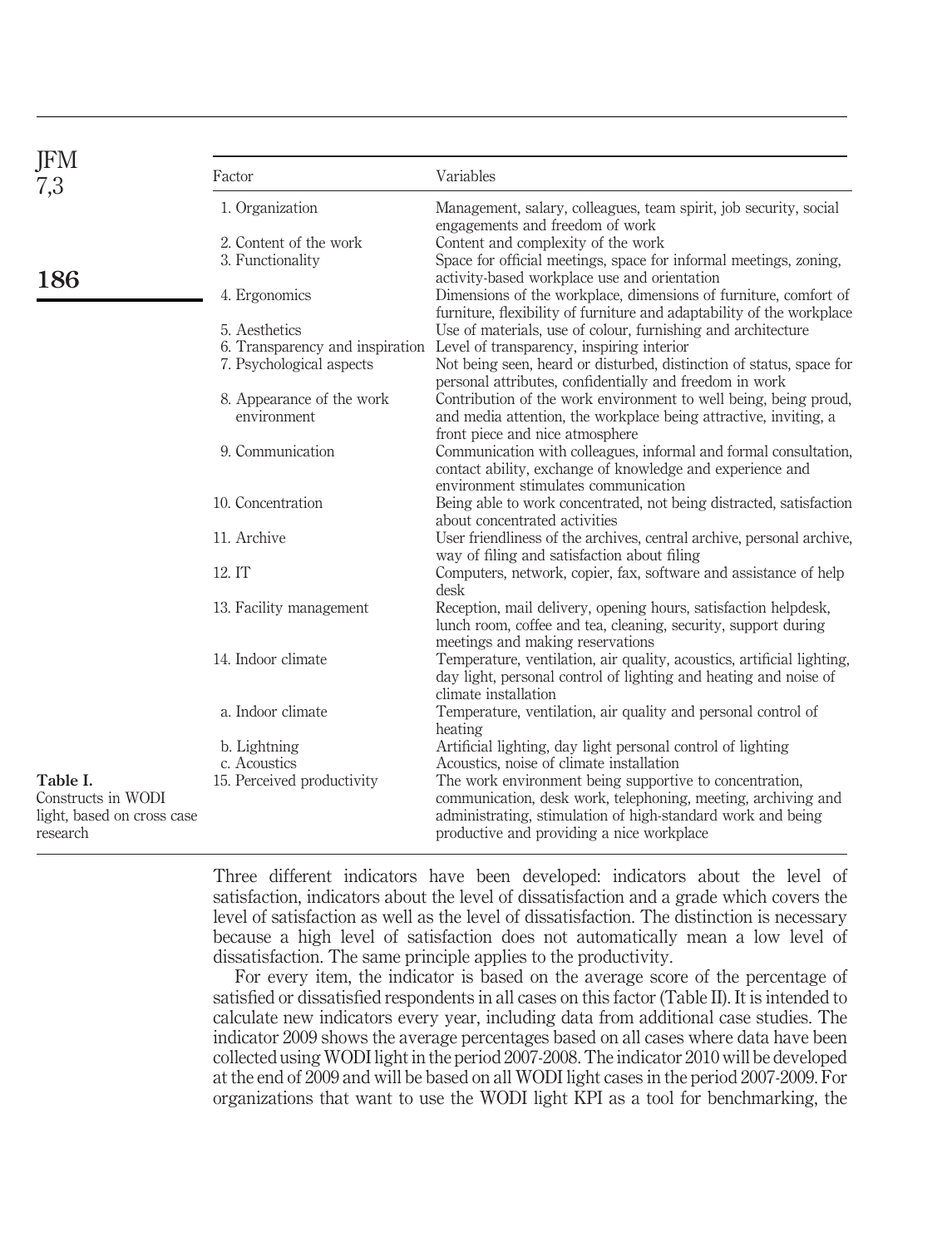|                                                                                               | Indicator 2009      | Measuring<br>employee  |                                                 |
|-----------------------------------------------------------------------------------------------|---------------------|------------------------|-------------------------------------------------|
| Key performance indicators                                                                    | Satisfaction $(\%)$ | Dissatisfaction $(\%)$ | satisfaction                                    |
| Organization                                                                                  | 63                  | 11                     |                                                 |
| Content and complexity of the work                                                            | 77                  | 6                      |                                                 |
| User influence                                                                                | 41                  | 22                     |                                                 |
| Accessibility of the building                                                                 | 74                  | 13                     | 187                                             |
| Architecture and appearance                                                                   | 46                  | 26                     |                                                 |
| Spatial configuration                                                                         | 42                  | 26                     |                                                 |
| Number, diversity and functionality of the workplaces                                         | 39                  | 29                     |                                                 |
| Location of work sites                                                                        | 49                  | 20                     |                                                 |
| Degree of openness and transparency                                                           | 49                  | 20                     |                                                 |
| Functionality and comfort of the workplace                                                    | 53                  | 24                     |                                                 |
| Interior design, appearance and ambiance                                                      | 38                  | 32                     |                                                 |
| Privacy                                                                                       | 45                  | 31                     |                                                 |
| Concentration                                                                                 | 36                  | 40                     |                                                 |
| Communication and social interaction                                                          | 69                  | 12                     |                                                 |
| Archive and storage facilities                                                                | 32                  | 32                     |                                                 |
| IT and IT supporting services                                                                 | 54                  | 18                     |                                                 |
| Facility management                                                                           | 52                  | 13                     |                                                 |
| Indoor climate                                                                                | 31                  | 45                     |                                                 |
| Lighting                                                                                      | 56                  | 14                     |                                                 |
| Acoustics                                                                                     | 42                  | 21                     |                                                 |
| Facilities for remote working                                                                 | 33                  | 25                     |                                                 |
| Labour productivity                                                                           | Productivity        | Productivity not       |                                                 |
|                                                                                               | supported $(\%)$    | supported $(\%)$       |                                                 |
| Perceived personal productivity                                                               | 37                  | 25                     |                                                 |
| Perceived team productivity                                                                   | 35                  | 23                     |                                                 |
| Perceived organizational productivity                                                         | 26                  | 19                     |                                                 |
| Overall judgment                                                                              | Grade               |                        |                                                 |
| Organization                                                                                  | 6.9                 |                        |                                                 |
| Work and work processes                                                                       | 6.9                 |                        |                                                 |
| Facilities                                                                                    | 6.5                 |                        |                                                 |
| Pleasant work environment                                                                     | 6.3                 |                        |                                                 |
| Perceived support of productivity                                                             | 5.9                 |                        |                                                 |
| Office concept                                                                                | 6.0                 |                        | Table II.                                       |
| Note: Average percentage of satisfied and dissatisfied employees based on 23 WODI light cases |                     |                        | $KPI 2009 - satisfactor$<br>and dissatisfaction |

indicators can be composed by adjusting the values, e.g. by replacing overall average satisfaction scores by average of satisfaction scores of the three most appreciated buildings in the database, or by an a priori standard set-up by the organization (e.g. "our target is to get at least 80% of the employees satisfied with the working environment"). The standard report includes a chart that creates an overview of the scores of the particular case in comparison with the indicators for satisfaction and productivity.

According to Table II, a high percentage of Dutch employees are positive about their work, the accessibility of their office, the location of spaces within the building, and the functionality and comfort of the workplace. On average, many employees in our database are dissatisfied with the architectural appearance of the building and its interior, the level of openness and transparency, and user participation in implementation of design interventions. It should be emphasized here that the bandwidth per item is quite large. In particular, the architecture of new buildings is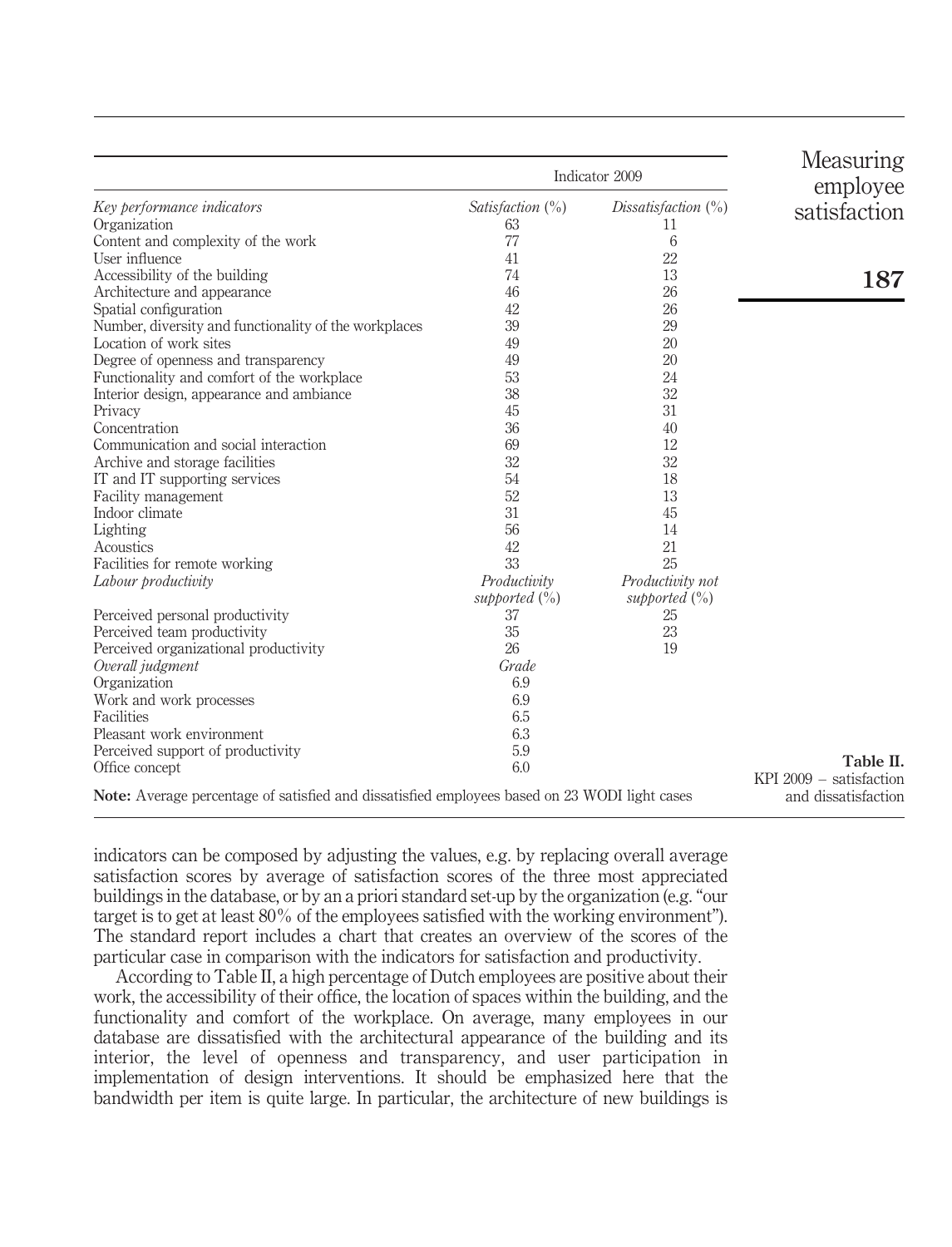much more appreciated than the appearance of older and often a little out-of-date buildings. Innovative offices scored strikingly well for satisfaction with communication, transparency, attractive architecture and level of freedom of choice of workspace and working at home. But, there were a number of complaints about being unable to concentrate on one's work, lack of privacy "everyone can hear you and see you" and the high degree of dependence on IT. It is extremely important that the IT used is high-quality and trouble free. As for the effect of the work environment on labour productivity, in innovative offices some factors were positive (e.g. more rapid exchange of information) and some negative (e.g. having to log in more often and clear up one's desk more often). Soft factors such as the image, architectural appearance and contribution to wellbeing showed to have a significant effect on perceived labour productivity. Another point that emerged from the analyses is the importance of taking good care of user involvement. When implementation is carried out too much top-down and employees are not well informed about the aim of the re-housing or how the process is going, satisfaction with the process has been observed to decrease a full point.

#### Space utilization monitor

To measure the actual use of the work places, we developed a software application for a handheld computer personal digital assistant (PDA). The researcher registers the activities performed at all workplaces by walking around eight times a day during a work week and enters the observations immediately in the PDA. The two days with the highest average occupancy will be measured again the week after.

The use of a workplace is split up in three categories: vacant, temporarily vacant but personal belongings indicate present use of the workplace, and occupied. When the workplace is occupied, the present activity of the user – such as computer work, formal meeting, telephone or paper work is registered as well. In practice, it turns out to be difficult to make a valid and reliable distinction between activities such as reading, desk work, emailing, administrating and concentrating, just by observation.

The provided output includes charts of the occupancy levels and activities per type of workplace, per hour or per department (Figures 7-9 in the description of the case study). These data can be used to support decision making about the introduction of hot-desking, the ratio of number of desks/number of employees, and the number of workplaces per type (open setting, places for concentration, informal and formal meeting places and so on).

The four tools from the WODI toolkit can be used separately or combined, in different order. It seems appropriate to start with a WODI light and in case of low-satisfaction scores to conduct a follow-up study with WODI classic. This could be a selective one, with a focus on issues that turned out to evoke dissatisfaction, to get a more clear view in depth. Since the WODI KPI on satisfaction and dissatisfaction are based on the average percentages of satisfied and dissatisfied employees form the WODI light cases, the indicators can only be used in combination with a WODI light questionnaire. The tools can be applied *ex ante* (in advance of a change process) or expost (after the new working environment has been taken into use).

### Application of the WODI toolkit: a case study

At the end of 2006, the four tools of the WODI toolkit have been applied in a post-occupancy evaluation of the IT Department of the Dutch Tax and

JFM 7,3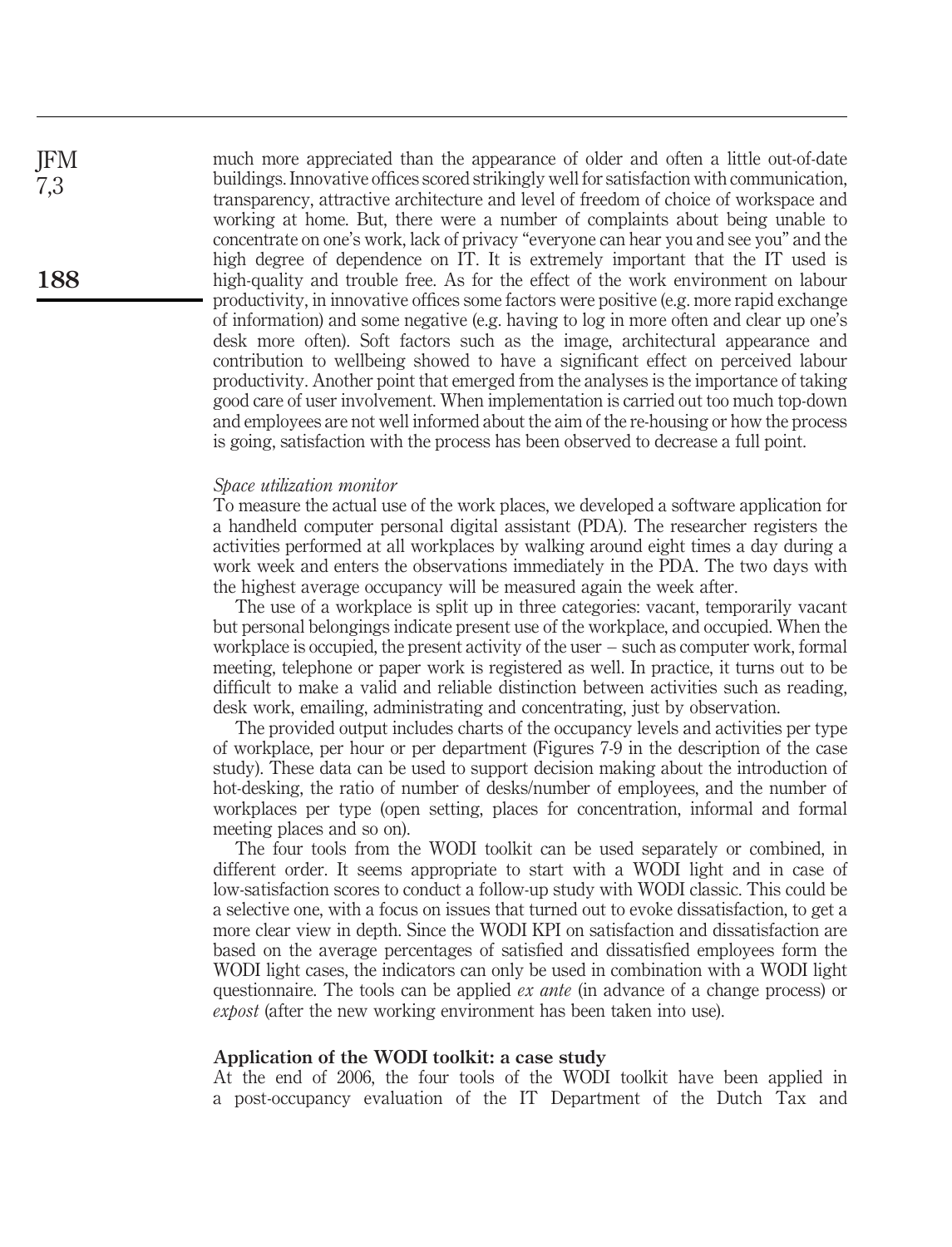Customs Administration. This department is responsible for the hardware, software and IT-services of the whole organization that is accommodated in a number of buildings scattered all over The Netherlands. The IT Department is located in the east of The Netherlands and is easily reachable by public transport and by car. It is a modern building, three storeys high, with a high level of openness and some visual breaks (Plate 1). The POE focused on one floor. Most employees have their own workplace. Groups of four-six workplaces are separated from each other by low bookcases (Plate 2).

An integrated questionnaire of both WODI classic and WODI light has been used to measure the employee satisfaction about the work environment and it is affect on the perceived labour productivity. This made it possible to compare people's response to WODI light with their response on similar questions in WODI classic. The integrated questionnaire has been send to all 91 employees working on the floor that was involved in the POE. Apart from the impact of management's commitment, the high-response rate of 78 per cent is also due to combining all research activities in the same week. The questionnaire was sent out in the same week as when the actual use of the work places had been measured with SUM.

Figure 2 shows the results of WODI light. The WODI classic questionnaire gives a more detailed view of the satisfaction on the topics asked in the WODI light questionnaire. Figure 3 show an example on the topic interior climate.

Figure 4 shows the perception of importance of the different aspects of the work environment by the respondents as measured by WODI light.



Plate 1. Exterior of the building of the case organization

Measuring employee satisfaction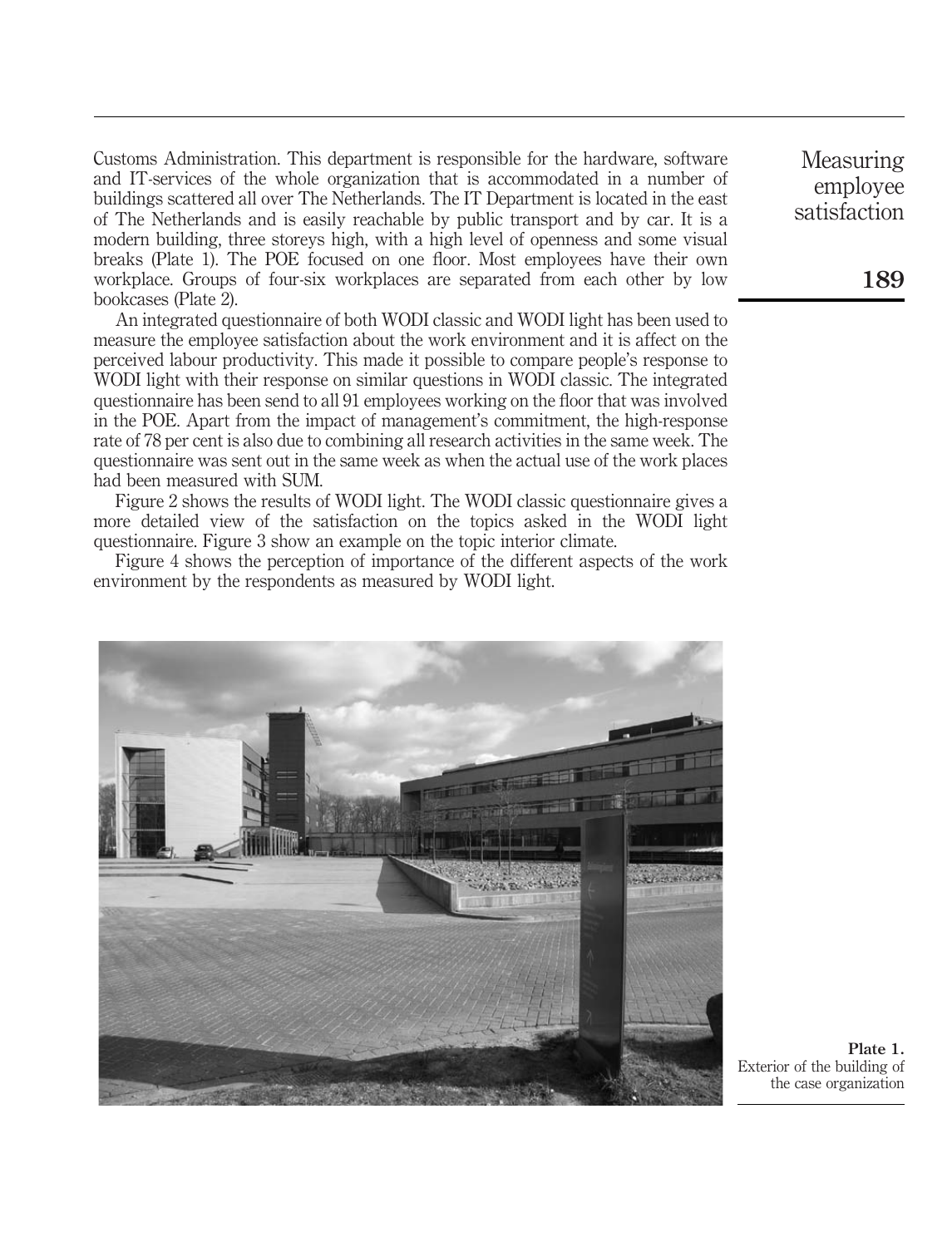

190

JFM 7,3

Plate 2. Workplaces in an open setting

> Figures 5 and 6 show the percentages of satisfied and dissatisfied respondents of the IT organization in comparison with the WODI KPI 2006. All results from the measurements with the WODI toolkit can be used to support organizations in making the best possible decisions in order to improve the quality of their buildings and to set-up a protocol on how to use and manage the building.

> The allocation of workspaces and the average time spend on different activities have been measured by SUM (Figures 2 and 3). During seven days an observer recorded the activities at each workplace every hour. The results showed an average occupancy rate of 38 per cent. Figure 4 shows the average and maximum occupancy rate of different workplaces with different functions (Figures 7-9).

## Further research and development

Although the tools discussed in this paper have more or less reached its final form, application in projects and reflections on the results will lead to small adjustments, generic or tailor-made to suit the organization being investigated. The center for people and buildings intends to make the tools suitable to other types of building as well, for example healthcare buildings and educational buildings. Parallel to the further development of the toolkit, work is being carried out on constructing a database of evaluated projects. A team has been set-up to ensure that the diagnostic tool is kept up-to-date, to expand the database and to discuss frequently asked questions and evidence-based answers supported by the data. The greater, the variety of projects with regard to size, organizational structure, corporate culture, way of working, office concept and other facilities, the more understanding can be gained of relationships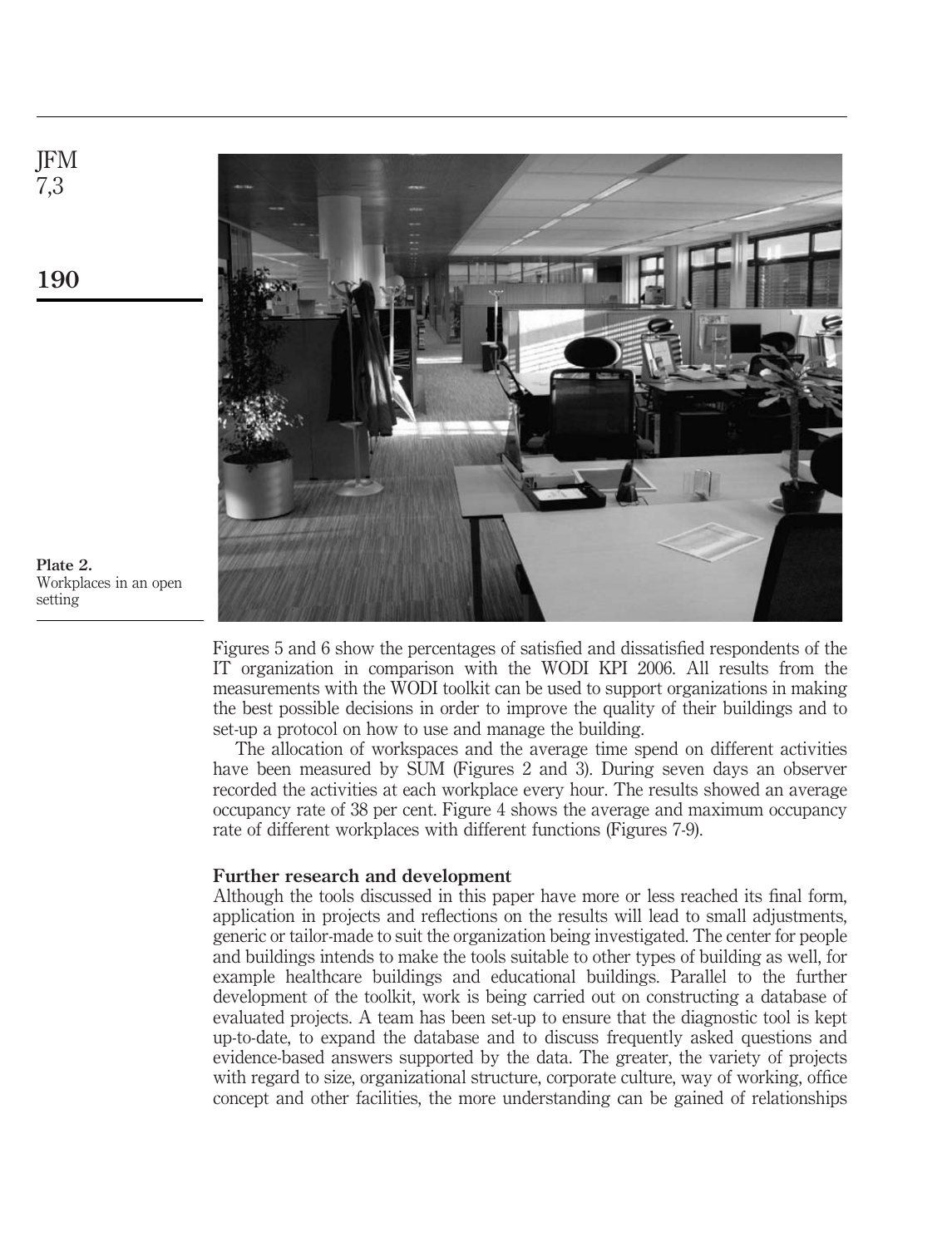

Measuring employee satisfaction

191

Figure 2. Satisfaction with the work environment, measured by WODI light

between place, contextual variables, organizational characteristics, work processes, and the use and perception of the physical work environment. It will also be possible to replace currently most applied two-dimensional indicators, such as costs per person or square feet per person, by three-dimensional indicators, including benefits such as a good building performance and gaining organizational objectives.

The Center for People and Buildings also started to extend the WODI toolkit with a variety of other tools with different purposes. One of these tools is the so-called workplace game (de Bruyne and de Jong, 2008). This game includes a number of cards with questions raised in a number of cases and per question four possible answers. Players are asked to give their personal answers that thereupon can be discussed with the whole group, trying to find consensus about the dilemmas and best possible solutions. By playing the game with prospective users of a new or redesigned building, employees become more aware of advantages and disadvantages of different office concepts. Observation of players and documentation of discussions can be used as input for writing a program of requirements or starting a process to improve support for accommodation change. Another tool that has been developed is the so-called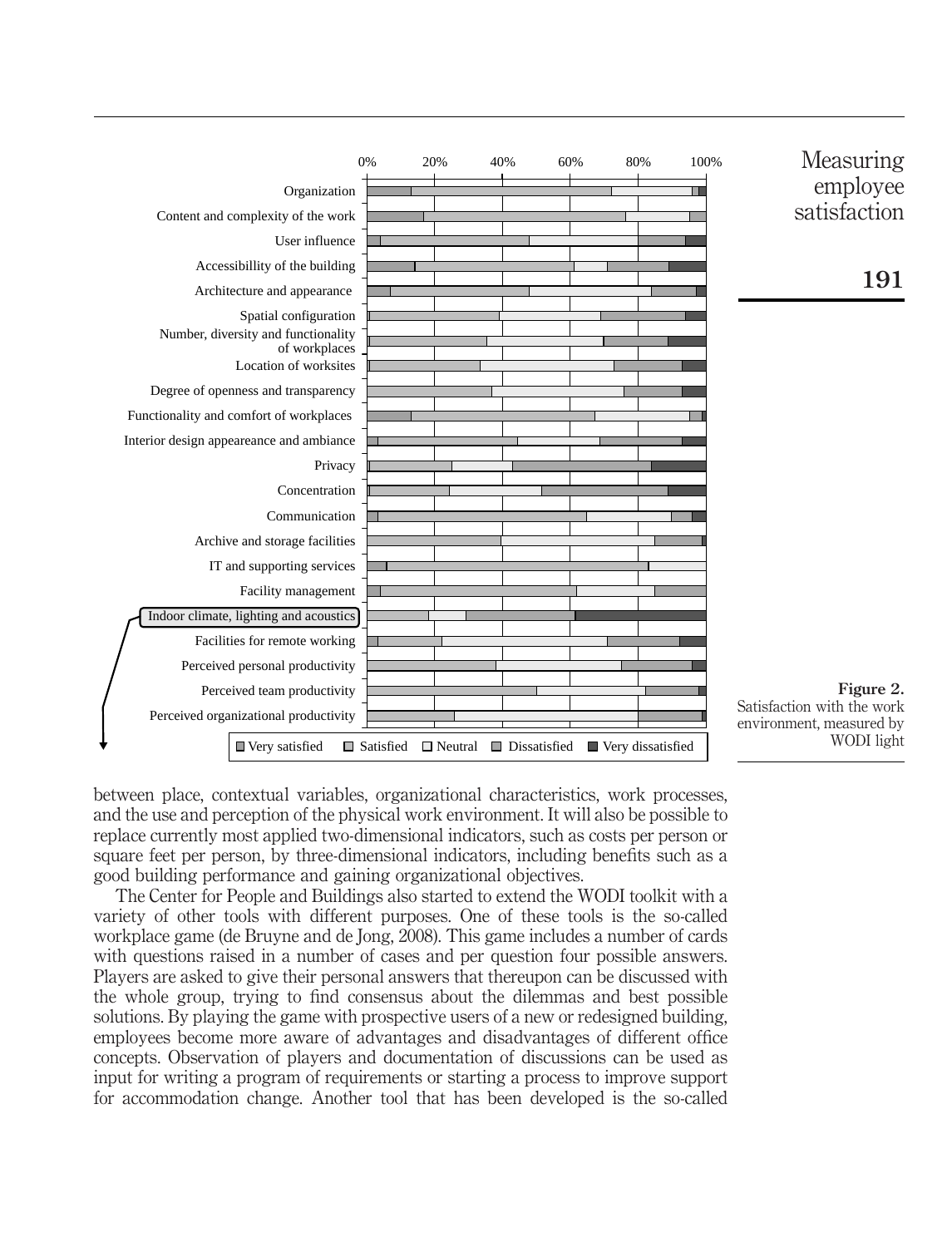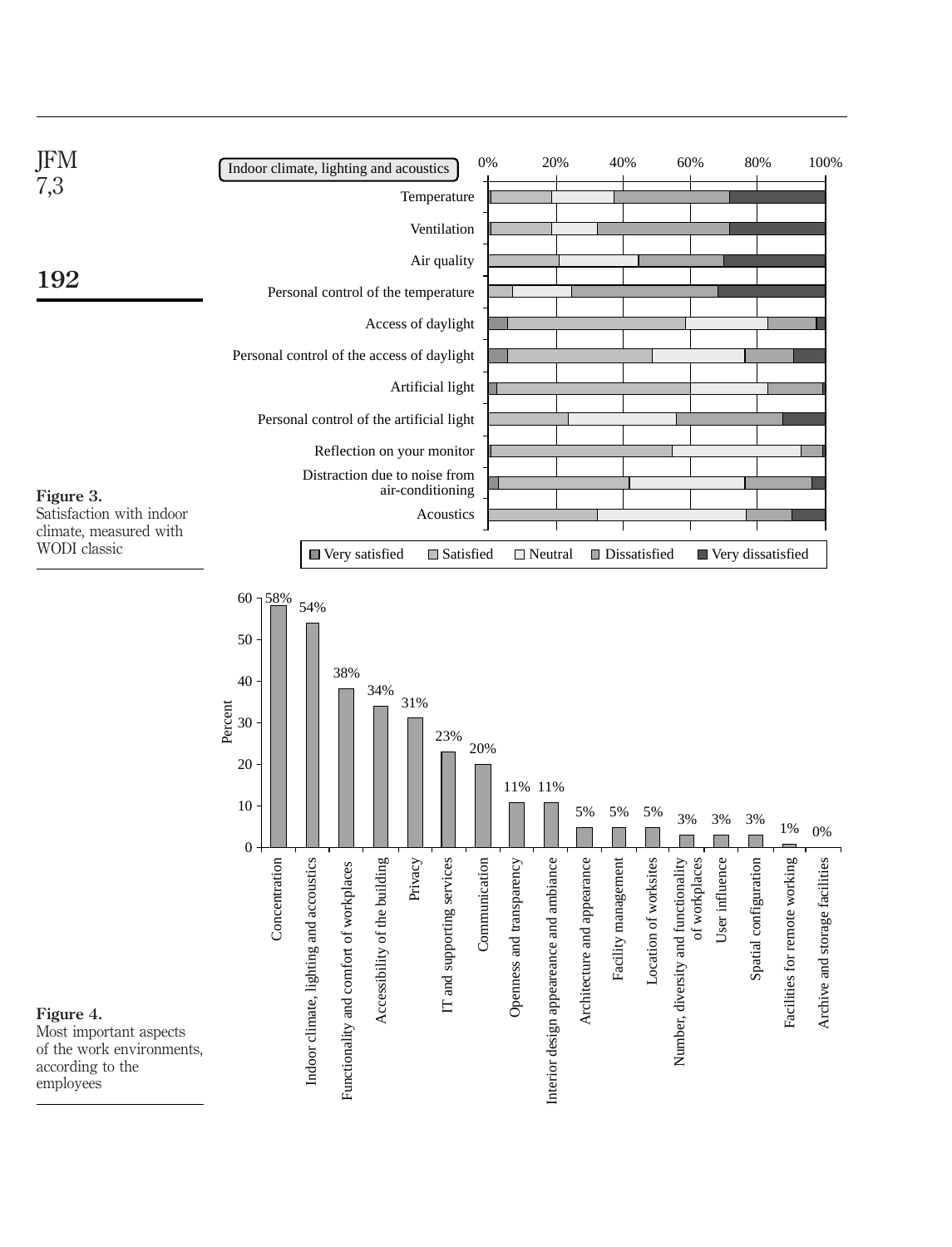

Workplace Guide (van Meel et al., 2007), with a number of "annotated" workplace pictures that explain the workplace characteristics and user experience of this type of workplace. A tool that is still in progress is the computer model Places and ACTivities. The input of this model consists of a choice of the level of desk sharing, the number of employees, the number of fulltime equivalents, and percentages of time spent to computer work, reading, phoning, filing, meetings and so on. The output is the number of workplaces required, in total and per type of workplace. This decision support tool is not meant to give absolute numbers, but in particular to be able to execute sensitivity analyses in order to understand the consequences of different assumptions and choices. It would be very interesting to apply and test these tools in co-operation with international partners. Finally, the so-called accommodation choice model should be mentioned (Ikiz-Koppejan *et al.*, 2009). This descriptive model shows in four steps how a re-accommodation process could or should be organized. The model pays attention to both the decision-making process as well as to implication of accommodation choices with regard to organizational goals and objectives such as improving employee satisfaction increasing labour productivity and cost reduction. This model is still in progress and will be explored further more in a number of group sessions with end-users and consultants.

In addition, data from WODI classic and WODI light cases are used to explore correlations between satisfaction about different aspects – organization, work processes, facilities – and relationships between satisfaction and perceived labour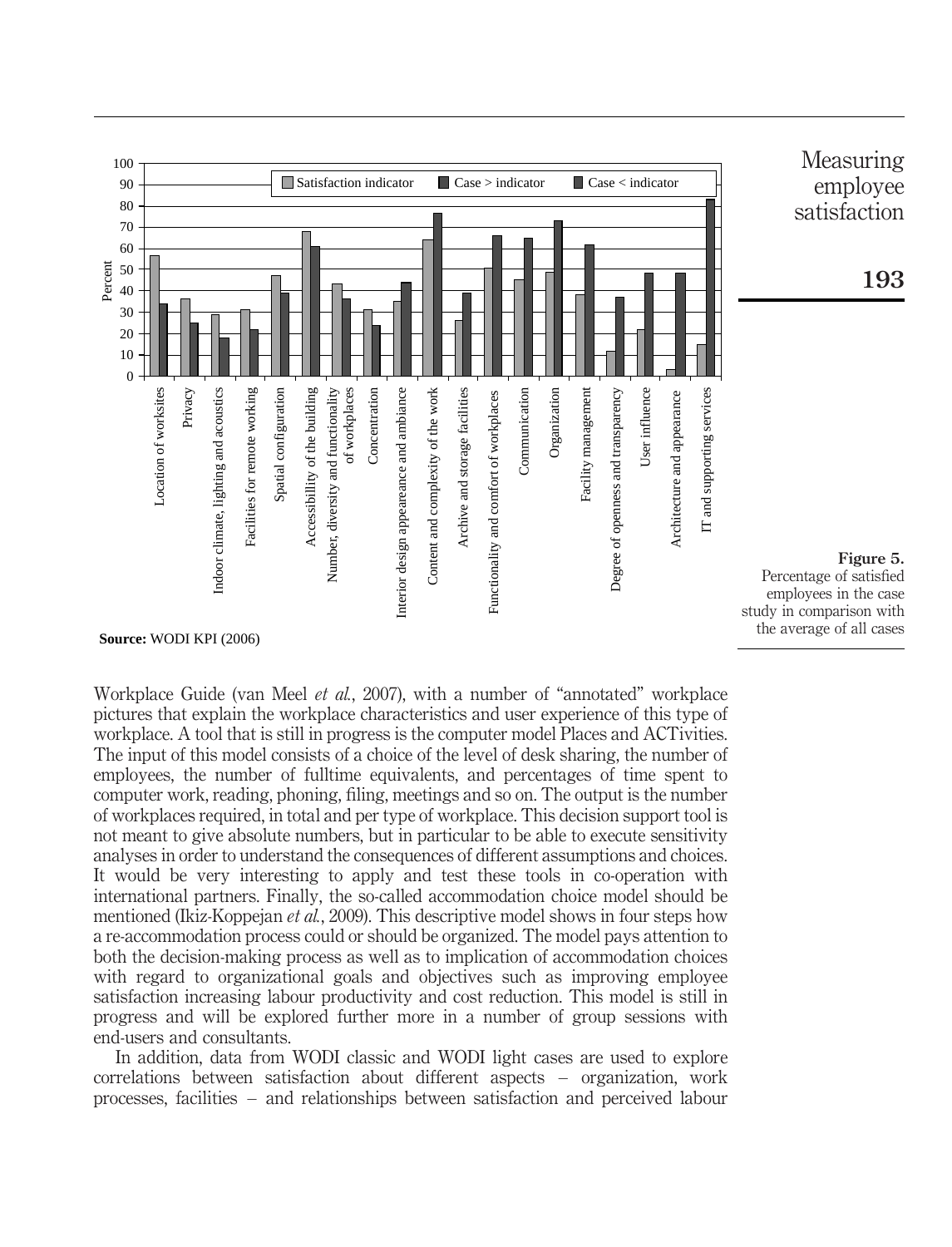

productivity. A first study has been conducted using WODI classic data from 17 cases (Batenburg and van der Voordt, 2008). Based on multivariate regression analyses, it was concluded that satisfaction about the working environment has a fairly limited effect on the perceived productivity, when measured as the percentage of time that people think they are really productive. Probably the impact of other (non-measured)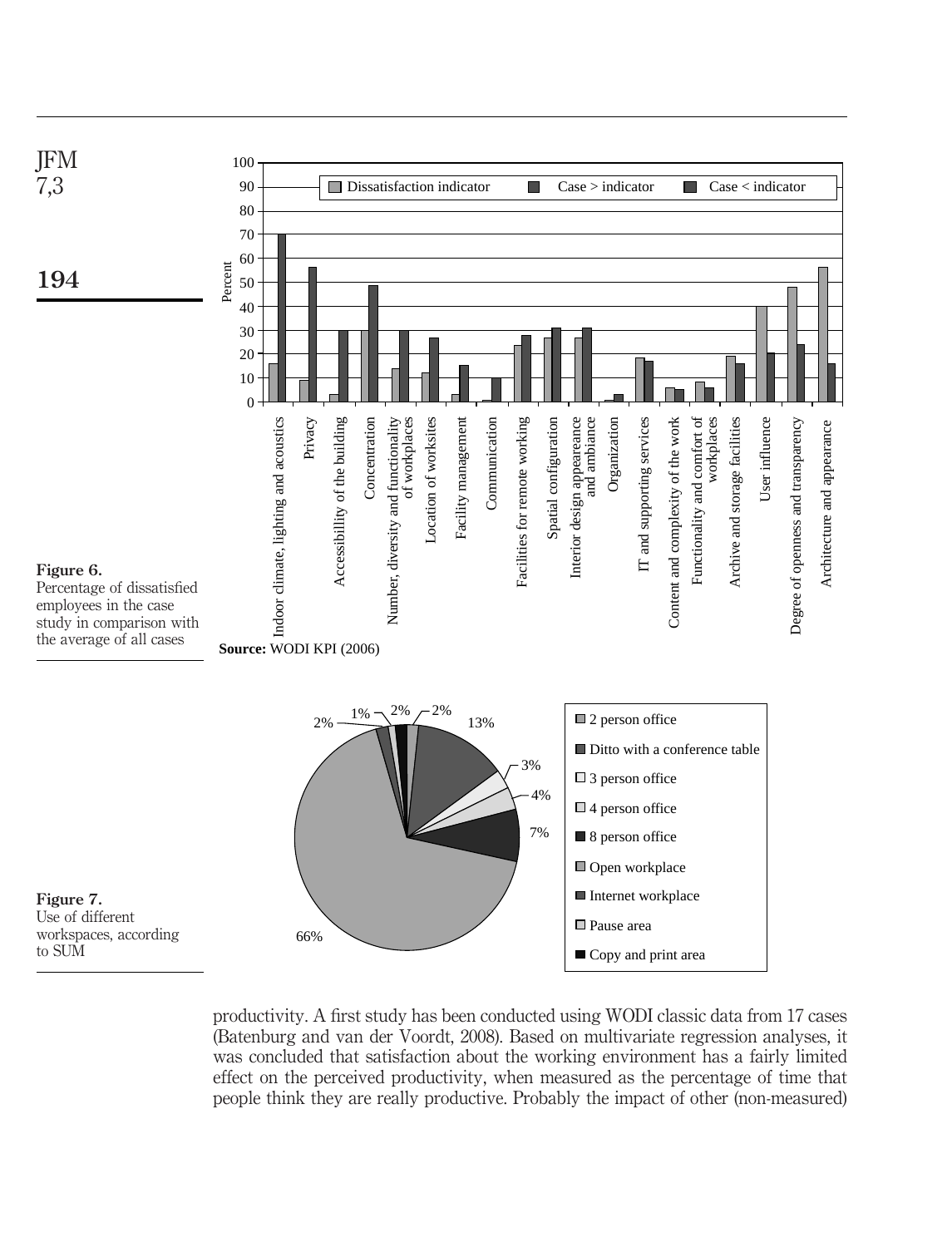



Figure 9. Average and maximum occupancy rate, according to SUM

factors such as overall life satisfaction, employees' health, intrinsic motivation and work atmosphere might be the cause of a low-explained variance (11 per cent). However, when asking people how satisfied they are about the support of the working environment to being able to perform a number of activities, in particular satisfaction with the facilities showed to have a substantial influence on the perceived productivity (explained variance 54 per cent). Further analyses in depth revealed that the psychological aspects of the working environment – such as agreeable working surroundings, adequate privacy and inspiring office design – have a particularly marked effect on perceived labour productivity. A follow-up study has recently been started into the differences in employee satisfaction in relationship to personal characteristics (age, sex, function) and characteristics of the office accommodation. Hopefully, this will give interesting input to a next paper to discuss fits and misfits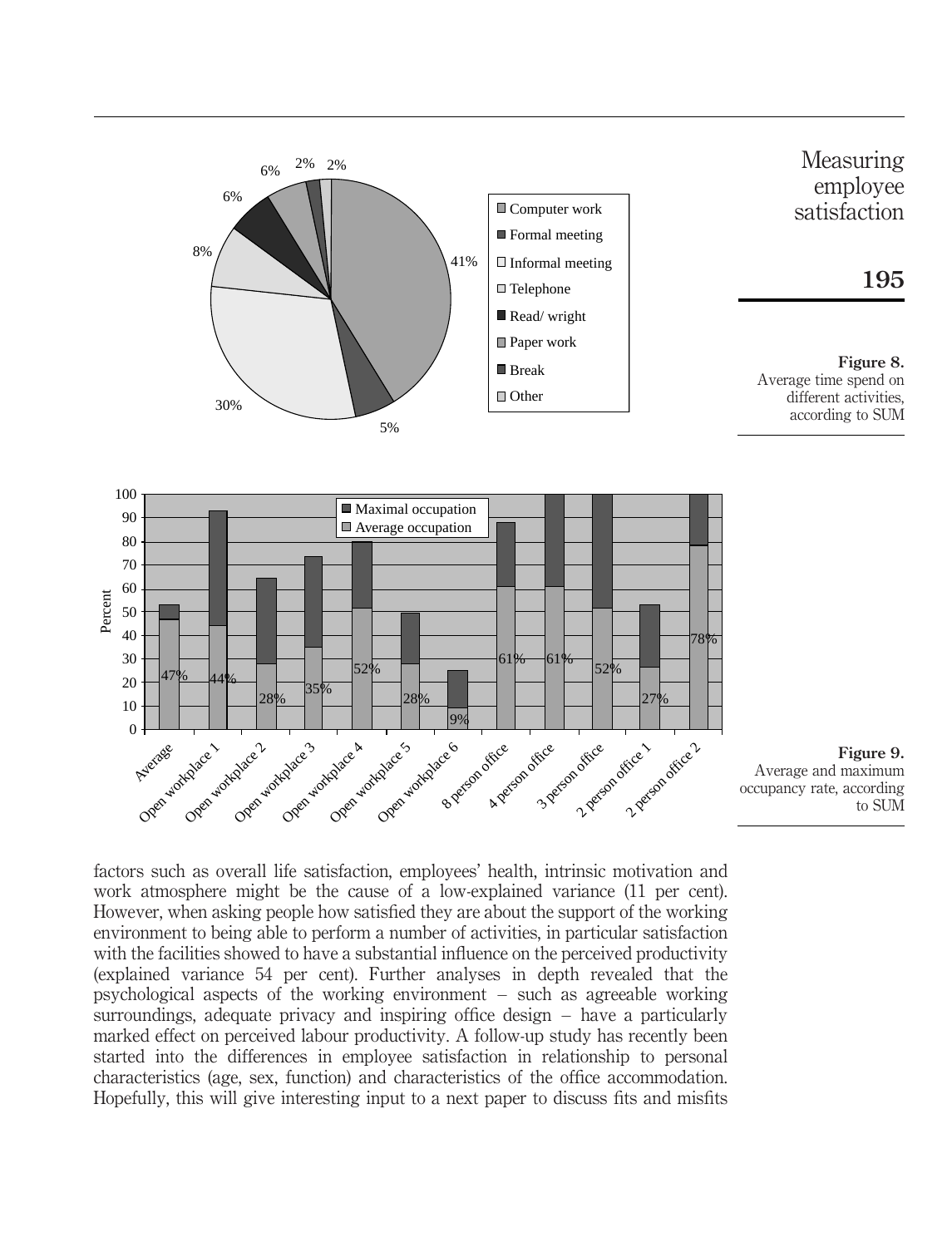between people, working processes and working environments from a more theoretical perspective in connection to the present debate on usability and organizational performance. JFM 7,3

#### References

- Aronoff, S. and Kaplan, A. (1995), Total Workplace Performance. Rethinking the Office Environment, WDL Publications, Ottawa.
- Balkin, D.B., Tremblay, M. and Westerman, J. (2001), "Workplace innovations in large, unionized Canadian organizations", Journal of Business and Psychology, Vol. 15 No. 3, pp. 439-48.
- Batenburg, R. and van der Voordt, D.J.M. (2008), "Do facilities matter? The influence of facilities satisfaction on perceived labour productivity of office employee", paper presented at EFMC 2008, European Facility Management Conference, Manchester.
- Becker, F. (1993), The Ecology of New Ways of Working: Non Territorial Offices, International Workplace Studies Program, Cornell University, Ithaca, NY.
- Becker, F. (2004), Offices at Work. Uncommon Workspace Strategies that Add Value and Improve Performance, Jossey-Bass, San Francisco, CA.
- Bradley, S. (2001), "What's working? Briefing and evaluating workplace performance improvement", Journal of Corporate Real Estate, Vol. 4 No. 2, pp. 150-9.
- de Bruyne, E. and de Jong, A. (2008), "The workplace game: exploring end users' new behaviour", paper presented at the AKFEI08 Conference, Las Vegas, NV.
- Duffy, F. and Powell, K. (1997), The New Office, Conran Octopus, London.
- Ikiz-Koppejan, Y., van der Voordt, Th. and Hartjes-Gosselink, A. (2009), Huisvestingskeuzemodel: procesmodel voor mens- en organisatiegericht huisvesten, Center for People and Buildings, Delft (Accommodation Choice Model to support accommodation processes).
- Maarleveld, M. (2008), "Evidence-based workplace design and the role of end-user participation", paper presented at the RAMAU Conference, Paris.
- Mallory-Hill, S., van der Voordt, T.J.M. and van Dortmont, A. (2005), "Evaluation of innovative workplace design in the Netherlands", in Preiser, W.F.E. and Vischer, J.C. (Eds), Assessing Building Performance, Elsevier, Oxon, pp. 160-169 and 227-228.
- Ornstein, S.W., Chaves, B., Leite, C. and de Andrade, C.M. (2001), "Occupancy evaluation of offices in the financial sector", Facilities, Vol. 19 Nos 11/12, pp. 404-13.
- Preiser, W.F.E. and Vischer, J.C. (Eds) (2005), Assessing Building Performance, Butterworth-Heinemann, Oxford.
- Preiser, W.F.E., Rabinowitz, H.Z. and White, E. (1988), Post-occupancy Evaluation, Van Nostrand Reinhold, New York, NY.
- Sundröm, E., Herbert, R.K. and Brown, D. (1982), "Privacy and communication in an open-plan office – a case study", *Environment & Behavior*, Vol. 14 No. 3, pp. 379-92.
- van der Voordt, D.J.M. (2003), Costs and Benefits of Innovative Workplace Design, Center for People and Buildings, Delft.
- van der Voordt, D.J.M. and Maarleveld, M. (2006), "Performance of office buildings from a user's perspective", Ambiente Construı´do, Vol. 6 No. 3, pp. 7-20.
- van Meel, J., Martens, M., Hofkamp, G., Jonker, D. and Zeegers, A. (2007), Werkplekwijzer. Ingredienten voor een effectieve werkomgeving, Center for People and Buildings, Delft (Workplace Guide – Building stones to an effective work environment).
- van Wagenberg, A.F. (1996), "Redesign and evaluation of experimental Dutch office layouts", Proceedings of World Workplace 1996, Salt Lake City, Utah, pp. 715-25.